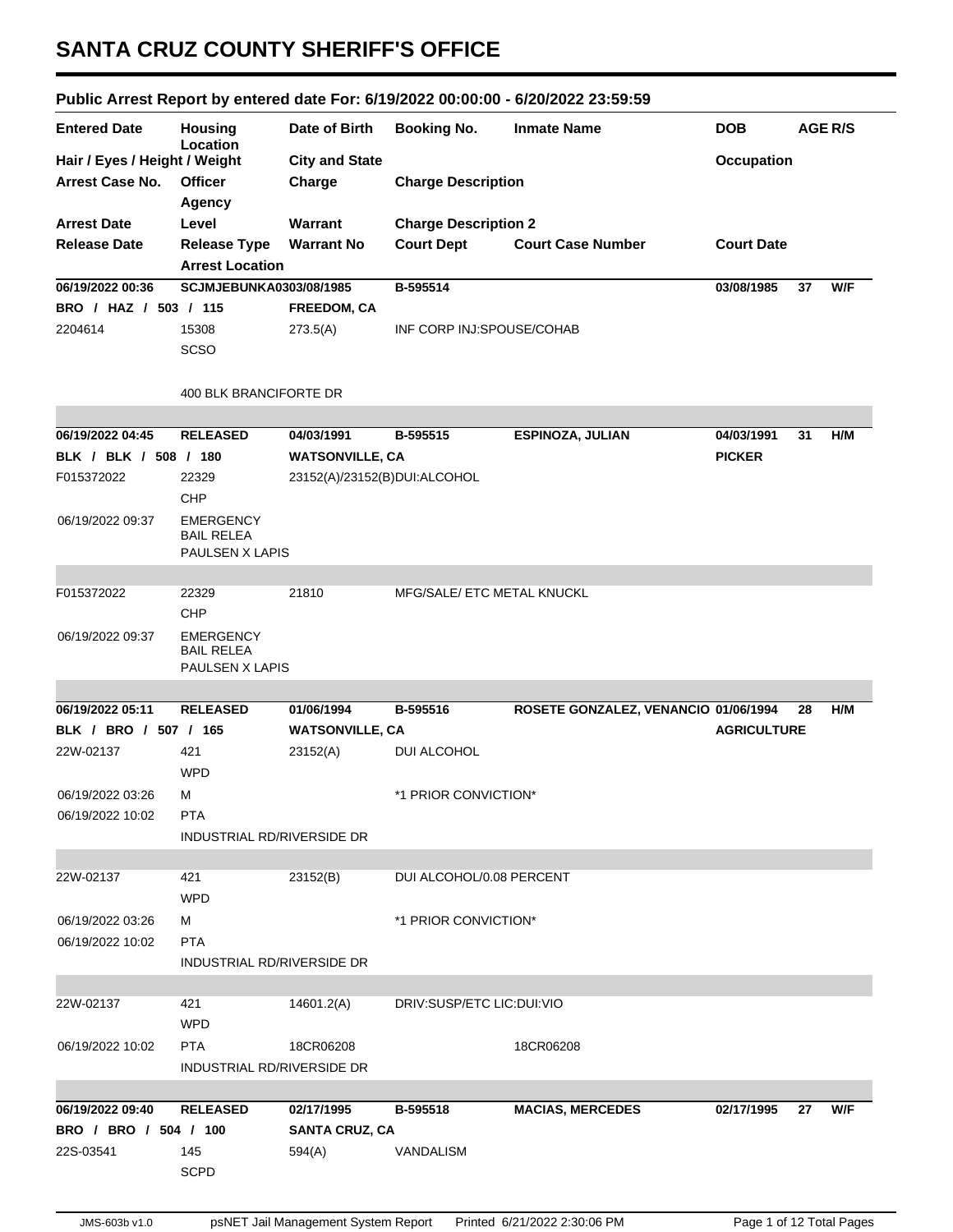| 06/19/2022 18:31      | <b>CASH BAIL</b><br>COOPER/PACIFIC | 20CR04589              |                            | 20CR04589                      |            |    |     |
|-----------------------|------------------------------------|------------------------|----------------------------|--------------------------------|------------|----|-----|
| 22S-03541             | 145<br><b>SCPD</b>                 | 4060                   | POS CNTL SUB: W/O PRESCRIP |                                |            |    |     |
| 06/19/2022 18:31      | <b>CASH BAIL</b><br>COOPER/PACIFIC | 21CR01163              |                            | 21CR01163                      |            |    |     |
| 22S-03541             | 145<br><b>SCPD</b>                 | 647(F)                 | DISORD CONDUCT: ALCOHOL    |                                |            |    |     |
| 06/19/2022 18:31      | <b>CASH BAIL</b><br>COOPER/PACIFIC | 21CR01163              |                            | 21CR01163                      |            |    |     |
| 06/19/2022 10:57      | <b>RELEASED</b>                    | 10/02/1987             | B-595519                   | <b>MEKKOUDI, TARIC ABEL</b>    | 10/02/1987 | 34 | B/M |
| BLK / BRO / 602 / 200 |                                    | <b>WATSONVILLE, CA</b> |                            |                                | <b>CEO</b> |    |     |
| 2204620               | 13271<br>SCSO                      | 530.5(C)(1)            | POSS PRSNL ID WIT DEFRAUD  |                                |            |    |     |
| 06/19/2022 15:17      | <b>BOND</b><br>2600 BLK E LAKE AVE | 21CR02190              |                            | 21CR02190                      |            |    |     |
|                       |                                    |                        |                            |                                |            |    |     |
| 06/19/2022 12:36      | SCJMJJ251                          | 03/25/1996             | B-595520                   | <b>ALVARADO SOLORIO, URIEL</b> | 03/25/1996 | 26 | H/M |
| BRO / BRO / 507 / 170 |                                    | <b>WATSONVILLE, CA</b> |                            |                                |            |    |     |
| 2204621               | 13917<br><b>SCSO</b>               | 273.6(A)               | VIO ORD: PREVNT DOMES VIOL |                                |            |    |     |
|                       | DOERING LN/ GERA CT                |                        |                            |                                |            |    |     |
| 2204621               | 13917<br><b>SCSO</b>               | 273.6(A)               | VIO ORD: PREVNT DOMES VIOL |                                |            |    |     |
|                       |                                    | 21CR03667              |                            | 21CR03667                      |            |    |     |
|                       | DOERING LN/ GERA CT                |                        |                            |                                |            |    |     |
| 2204621               | 13917<br>SCSO                      | 11377(A)               | POSSESS CNTL SUB           |                                |            |    |     |
| 06/19/2022 10:55      | м                                  | OC WARR<br>F2101528    | <b>GILROY PD</b>           | F2101528                       |            |    |     |
|                       | DOERING LN/ GERA CT                |                        |                            |                                |            |    |     |
|                       |                                    |                        |                            |                                |            |    |     |
| 2204621               | 13917<br><b>SCSO</b>               | 23152(B)               | DUI ALCOHOL/0.08 PERCENT   |                                |            |    |     |
| 06/19/2022 10:55      | м                                  | OC WARR<br>F2101528    | <b>GILROY PD</b>           | F2101528                       |            |    |     |
|                       | DOERING LN/ GERA CT                |                        |                            |                                |            |    |     |
| 2204621               | 13917                              | 23152(A)               | DUI ALCOHOL                |                                |            |    |     |
|                       | SCSO                               |                        |                            |                                |            |    |     |
| 06/19/2022 10:55      | М                                  | OC WARR<br>F2101528    | <b>GILROY PD</b>           | F2101528                       |            |    |     |
|                       | DOERING LN/ GERA CT                |                        |                            |                                |            |    |     |
|                       |                                    |                        |                            |                                |            |    |     |
| 2204621               | 13917<br><b>SCSO</b>               | 273.6(A)               | VIO ORD: PREVNT DOMES VIOL |                                |            |    |     |
|                       | DOERING LN/ GERA CT                | 21CR03667              |                            | 21CR03667                      |            |    |     |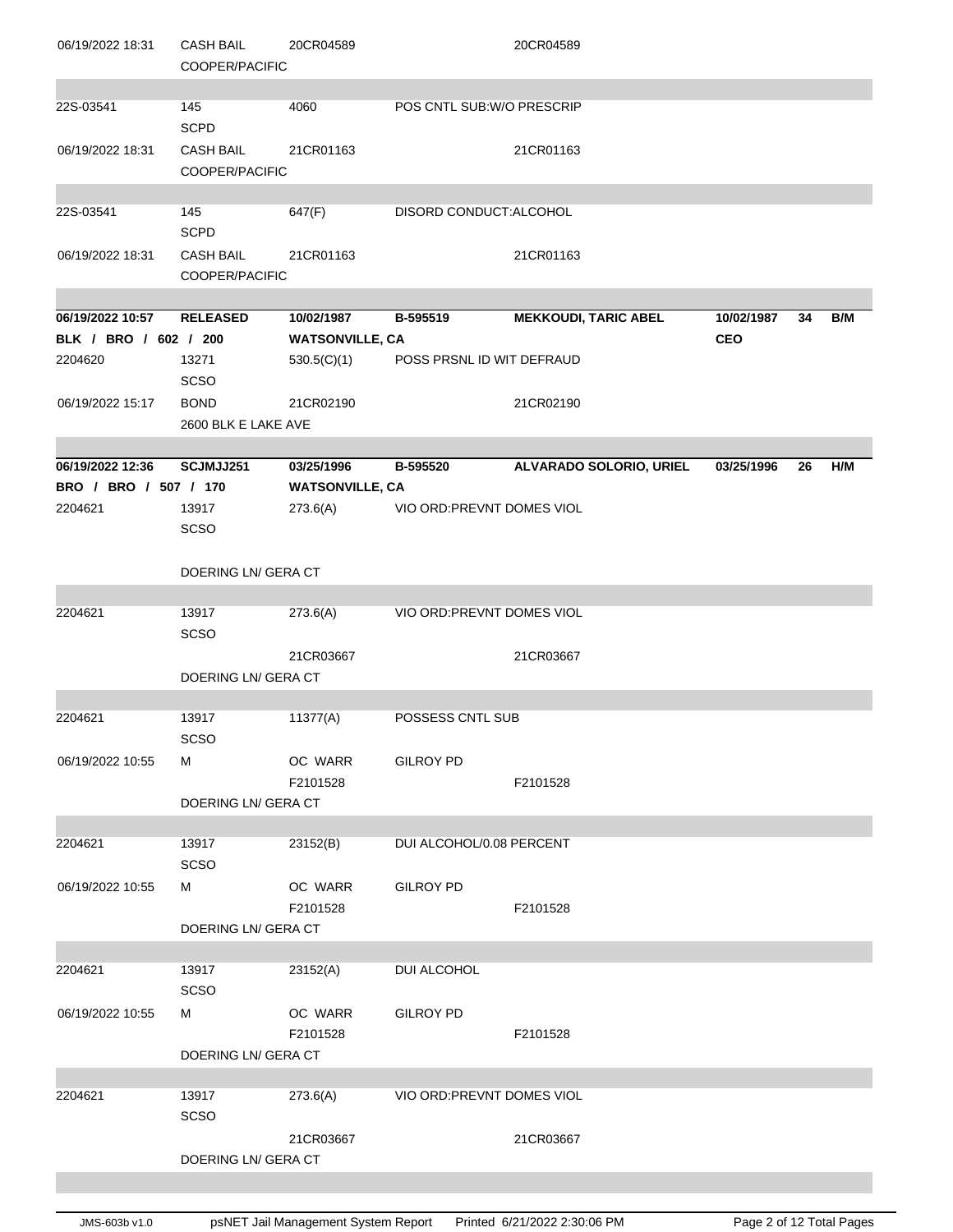| 2204621               | 13917<br><b>SCSO</b>       | 273.6(A)               | VIO ORD: PREVNT DOMES VIOL |                                                              |                           |
|-----------------------|----------------------------|------------------------|----------------------------|--------------------------------------------------------------|---------------------------|
|                       |                            | 21CR03667              |                            | 21CR03667                                                    |                           |
|                       | DOERING LN/ GERA CT        |                        |                            |                                                              |                           |
| 2204621               | 13917<br><b>SCSO</b>       | 273.6(A)               | VIO ORD: PREVNT DOMES VIOL |                                                              |                           |
|                       |                            | 21CR03667              |                            | 21CR03667                                                    |                           |
|                       | DOERING LN/ GERA CT        |                        |                            |                                                              |                           |
|                       |                            |                        |                            |                                                              |                           |
| 2204621               | 13917                      | 273.6(A)               | VIO ORD: PREVNT DOMES VIOL |                                                              |                           |
|                       | <b>SCSO</b>                |                        |                            |                                                              |                           |
|                       |                            | 21CR03667              |                            | 21CR03667                                                    |                           |
|                       | DOERING LN/ GERA CT        |                        |                            |                                                              |                           |
|                       |                            |                        |                            |                                                              |                           |
| 2204621               | 13917<br><b>SCSO</b>       | 273.6(A)               | VIO ORD: PREVNT DOMES VIOL |                                                              |                           |
|                       |                            | 21CR03667              |                            | 21CR03667                                                    |                           |
|                       | DOERING LN/ GERA CT        |                        |                            |                                                              |                           |
|                       |                            |                        |                            |                                                              |                           |
| 2204621               | 13917<br><b>SCSO</b>       | 273.6(A)               | VIO ORD: PREVNT DOMES VIOL |                                                              |                           |
|                       |                            | 21CR03667              |                            | 21CR03667                                                    |                           |
|                       | DOERING LN/ GERA CT        |                        |                            |                                                              |                           |
|                       |                            |                        |                            |                                                              |                           |
| 06/19/2022 13:14      | <b>RELEASED</b>            | 03/15/1977             | B-595521                   | <b>ZAPATA, AARON DANIEL</b>                                  | H/M<br>03/15/1977<br>45   |
| BLK / BLK / 511 / 240 |                            | <b>WATSONVILLE, CA</b> |                            |                                                              | <b>OVERNIGHT SECURITY</b> |
| M084172022            | 22471<br>CHP               | 647(F)                 | DISORD CONDUCT: ALCOHOL    |                                                              |                           |
| 06/19/2022 17:09      | 849(B)2                    |                        |                            |                                                              |                           |
|                       | APTOS ST AT TROUT GULCH RD |                        |                            |                                                              |                           |
|                       |                            |                        |                            |                                                              |                           |
| 06/19/2022 13:30      | SCJMJE151                  | 06/03/1973             | B-595522                   | PARKER, SHIELA MARIE                                         | W/F<br>06/03/1973<br>49   |
| BRO / GRN / 506 / 125 |                            | <b>SANTA CRUZ, CA</b>  |                            |                                                              | <b>SOFTWARE DESIGN</b>    |
| 2204624               | 10848<br><b>SCSO</b>       | 496D(A)                |                            | POSSESS STOLEN VEHICHLE/VESSEL/ETC                           |                           |
|                       |                            | 20CR05063              |                            | 20CR05063                                                    |                           |
|                       | AIRPORT BLVD / PAJARO LN   |                        |                            |                                                              |                           |
|                       |                            |                        |                            |                                                              |                           |
| 2204624               | 10848<br><b>SCSO</b>       | 22810(A)               |                            | UNLAWFUL POSSESS/USE TEAR GAS OR TEAR GAS WEAPON: EX FEL/ETC |                           |
|                       |                            | 22CR01421              |                            | 22CR01421                                                    |                           |
|                       | AIRPORT BLVD / PAJARO LN   |                        |                            |                                                              |                           |
|                       |                            |                        |                            |                                                              |                           |
| 06/19/2022 14:53      | <b>RELEASED</b>            | 05/13/1978             | B-595523                   | SHINGU, DARIAN NOBORU                                        | J/M<br>05/13/1978<br>44   |
| BLK / HAZ / 510 / 170 |                            | <b>SANTA CRUZ, CA</b>  |                            |                                                              | <b>MECHANIC</b>           |
| 2204589               | 14642                      | 273.6(A)               | VIO ORD: PREVNT DOMES VIOL |                                                              |                           |
|                       | <b>SCSO</b>                |                        |                            |                                                              |                           |
| 06/19/2022 21:50      | <b>BOND</b>                |                        |                            |                                                              |                           |
|                       | 700 BLK VOLZ RD            |                        |                            |                                                              |                           |
|                       |                            |                        |                            |                                                              |                           |
| 06/19/2022 16:00      | <b>RELEASED</b>            | 03/22/1993             | B-595524                   | <b>ACOSTA, LUIZ MIGUEL</b>                                   | 03/22/1993<br>29<br>H/M   |
| BLK / BRO / 600 / 200 |                            | <b>SANTA CRUZ, CA</b>  |                            |                                                              |                           |
| 22S-03547             | 164                        | 647(F)                 | DISORD CONDUCT: ALCOHOL    |                                                              |                           |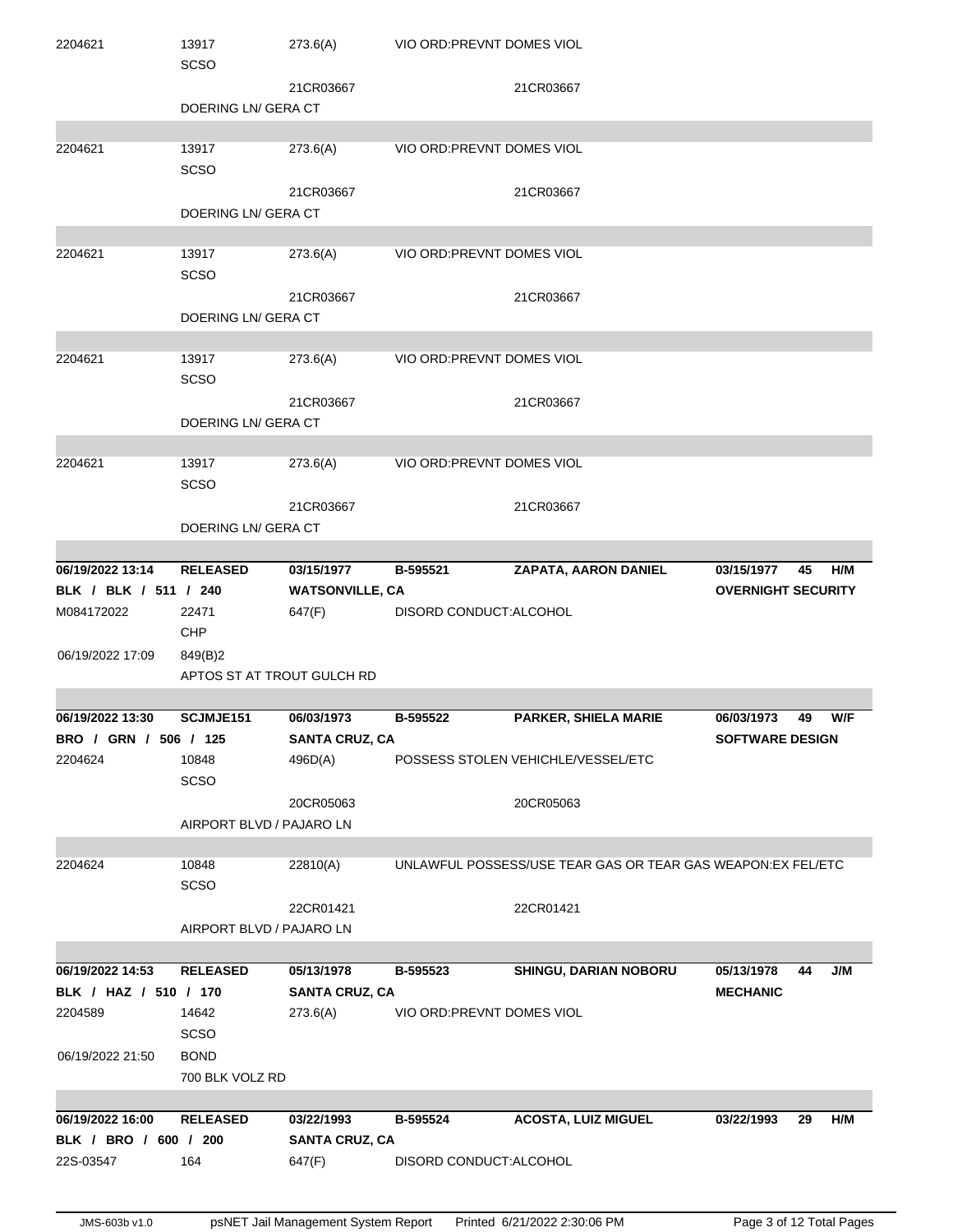|                       | <b>SCPD</b>               |                       |                             |                                      |                         |    |     |
|-----------------------|---------------------------|-----------------------|-----------------------------|--------------------------------------|-------------------------|----|-----|
| 06/20/2022 00:31      | <b>PTA</b>                |                       |                             |                                      |                         |    |     |
|                       | <b>OTIS STREET</b>        |                       |                             |                                      |                         |    |     |
|                       |                           |                       |                             |                                      |                         |    |     |
| 22S-03547             | 164                       | 647(1)                | DIS CON: PEEKS INHAB BLDG   |                                      |                         |    |     |
|                       | <b>SCPD</b>               |                       |                             |                                      |                         |    |     |
| 06/20/2022 00:31      | <b>PTA</b>                |                       |                             |                                      |                         |    |     |
|                       | <b>OTIS STREET</b>        |                       |                             |                                      |                         |    |     |
|                       |                           |                       |                             |                                      |                         |    |     |
| 06/19/2022 17:58      | <b>SCJMJISAFE11</b>       | 08/21/1968            | B-595525                    | <b>PAK, YONG CYRUS</b>               | 08/21/1968              | 53 | A/M |
| BLK / BRO / 510 / 165 |                           | <b>SANTA CRUZ, CA</b> |                             |                                      |                         |    |     |
| 22S-03548             | 193                       | 422                   | THRTN CRIME: INT: TERRORIZE |                                      |                         |    |     |
|                       |                           |                       |                             |                                      |                         |    |     |
|                       | <b>SCPD</b>               |                       |                             |                                      |                         |    |     |
|                       |                           |                       |                             |                                      |                         |    |     |
|                       | 2200 BLK MISSION ST       |                       |                             |                                      |                         |    |     |
|                       |                           |                       |                             |                                      |                         |    |     |
| 22S-03548             | 193                       | 242                   | BATTERY ON PERSON           |                                      |                         |    |     |
|                       | <b>SCPD</b>               |                       |                             |                                      |                         |    |     |
|                       |                           |                       |                             |                                      |                         |    |     |
|                       | 2200 BLK MISSION ST       |                       |                             |                                      |                         |    |     |
|                       |                           |                       |                             |                                      |                         |    |     |
| 22S-03548             | 193                       | 417(A)(1)             | EXHIBIT DEADWPN:NOT F/ARM   |                                      |                         |    |     |
|                       | <b>SCPD</b>               |                       |                             |                                      |                         |    |     |
|                       |                           |                       |                             |                                      |                         |    |     |
|                       | 2200 BLK MISSION ST       |                       |                             |                                      |                         |    |     |
|                       |                           |                       |                             |                                      |                         |    |     |
| 06/19/2022 18:24      | <b>RELEASED</b>           | 12/26/1996            | B-595526                    | ALDRICH, PRICILLA PATRICIA           | 12/26/1996              | 25 | W/F |
| BRO / BRO / 506 / 190 |                           | <b>MODESTO, CA</b>    |                             |                                      | <b>DENTAL ASSISTANT</b> |    |     |
|                       |                           |                       |                             |                                      |                         |    |     |
| 22S-03549             | 137                       | 647(F)                | DISORD CONDUCT: ALCOHOL     |                                      |                         |    |     |
|                       | <b>SCPD</b>               |                       |                             |                                      |                         |    |     |
| 06/19/2022 22:51      | 849(B)2                   |                       |                             |                                      |                         |    |     |
|                       | 800 BLK N. BRANCIFORTE    |                       |                             |                                      |                         |    |     |
|                       |                           |                       |                             |                                      |                         |    |     |
|                       |                           |                       |                             |                                      |                         |    |     |
| 06/19/2022 19:03      | <b>RELEASED</b>           | 07/25/1992            | B-595527                    | <b>WOODS, NICHOLAS</b>               | 07/25/1992              | 29 | W/M |
| BRO / BLU / 600 / 145 |                           | LONDON, KY            |                             |                                      |                         |    |     |
| 22S-03550             | 177                       | 647(F)                | DISORD CONDUCT: ALCOHOL     |                                      |                         |    |     |
|                       | <b>SCPD</b>               |                       |                             |                                      |                         |    |     |
| 06/20/2022 02:18      | 849(B)2                   |                       |                             |                                      |                         |    |     |
|                       | <b>MUNICIPAL WHARF</b>    |                       |                             |                                      |                         |    |     |
|                       |                           |                       |                             |                                      |                         |    |     |
| 06/19/2022 19:55      | <b>RELEASED</b>           | 05/11/1964            | B-595528                    | GREEN, CHRISTOPHER NELSON 05/11/1964 |                         | 58 | W/M |
| BRO / GRN / 601 / 175 |                           | <b>SANTA CRUZ, CA</b> |                             |                                      | <b>NONE</b>             |    |     |
| 22-04630              | 10921                     | 647(F)                | DISORD CONDUCT: ALCOHOL     |                                      |                         |    |     |
|                       | <b>SCSO</b>               |                       |                             |                                      |                         |    |     |
| 06/20/2022 14:51      | 849(B)2                   |                       |                             |                                      |                         |    |     |
|                       | EL RANCHO DR / PASATIEMPO |                       |                             |                                      |                         |    |     |
|                       |                           |                       |                             |                                      |                         |    |     |
| 06/19/2022 20:50      | SCJMJFBUNKE0205/29/1990   |                       | B-595529                    | <b>HERLIHY, JOHN</b>                 | 05/29/1990              | 32 | W/M |
| BRO / BRO / 602 / 190 |                           | <b>SANTA CRUZ, CA</b> |                             |                                      |                         |    |     |
| 2204628               | 13893                     | 484(A)                | <b>SHOPLIFT</b>             |                                      |                         |    |     |
|                       | SCSO                      |                       |                             |                                      |                         |    |     |
|                       |                           |                       |                             |                                      |                         |    |     |
|                       | 2700 BLK S RODEO GULCH    |                       |                             |                                      |                         |    |     |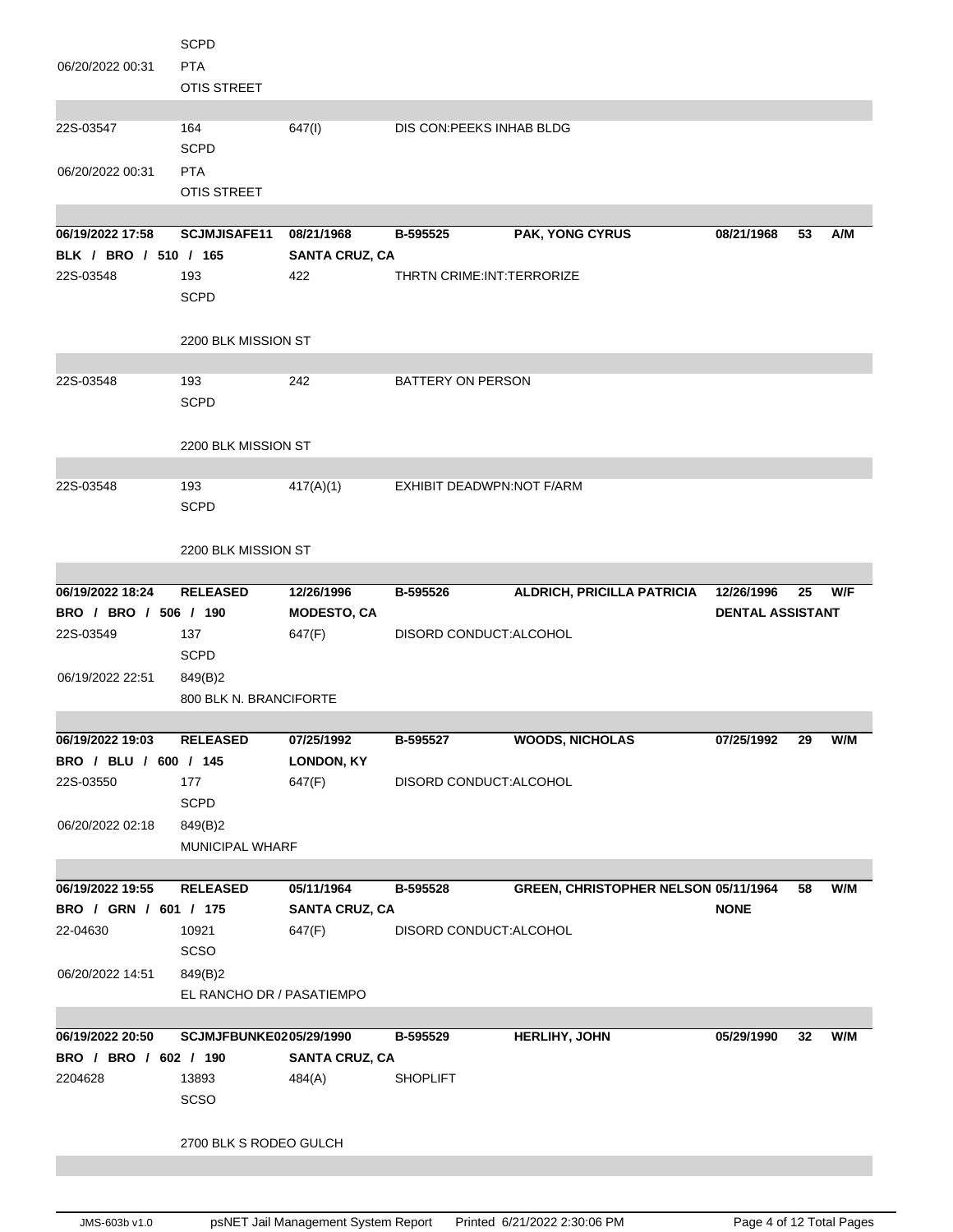| 2204290          | 11317<br><b>SCSO</b>         | 211                   | <b>ROBBERY</b>               |           |
|------------------|------------------------------|-----------------------|------------------------------|-----------|
|                  | 2700 BLK S RODEO GULCH       |                       |                              |           |
| 2204628          | 13893<br>SCSO                | 215(A)                | <b>CARJACKING</b>            |           |
| 06/19/2022 18:30 | F<br>2700 BLK S RODEO GULCH  | OC WARR<br>CR962668   | LAKE COUNTY SO               | CR962668  |
| 2204628          | 13893                        | 245(A)(1)             | FORCE/ADW NOT FIREARM:GBI    |           |
|                  | <b>SCSO</b>                  |                       |                              |           |
| 06/19/2022 18:30 | F                            | OC WARR<br>CR962668   | LAKE COUNTY SO               | CR962668  |
|                  | 2700 BLK S RODEO GULCH       |                       |                              |           |
| 2204628          | 13893<br>SCSO                | 245(A)(4)             | ADW WITH FORCE: POSSIBLE GBI |           |
| 06/19/2022 18:30 | F.                           | OC WARR<br>CR962668   | LAKE COUNTY SO               | CR962668  |
|                  | 2700 BLK S RODEO GULCH       |                       |                              |           |
| 2204628          | 13893<br><b>SCSO</b>         | 10851(A)              | TAKE VEH W/O OWNER CONSNT    |           |
| 06/19/2022 18:30 | F.<br>2700 BLK S RODEO GULCH | OC WARR<br>CR962668   | LAKE COUNTY SO               | CR962668  |
|                  |                              |                       |                              |           |
| 2204290          | 11317<br><b>SCSO</b>         | 14601.2(A)            | DRIV:SUSP/ETC LIC:DUI:VIO    |           |
| 06/19/2022 18:31 | м                            | OC WARR<br>CR9570709X | LAKE COUNTY SO               | CR957097X |
|                  | 2700 BLK S RODEO GULCH       |                       |                              |           |
| 2204290          | 11317<br>SCSO                | 11377(A)              | POSSESS CNTL SUB             |           |
| 06/19/2022 18:31 | м                            | OC WARR<br>CR9570709X | LAKE COUNTY SO               | CR957097X |
|                  | 2700 BLK S RODEO GULCH       |                       |                              |           |
| 2204290          | 11317<br>SCSO                | 11364(A)              | POSSESS UNLAW PARAPHANALIA   |           |
| 06/19/2022 18:31 | М                            | OC WARR<br>CR9570709X | LAKE COUNTY SO               | CR957097X |
|                  | 2700 BLK S RODEO GULCH       |                       |                              |           |
| 2204290          | 11317<br>SCSO                | 14601.1(A)            | DRIVE:LIC SUSPENDED/ETC      |           |
| 06/19/2022 18:31 | м                            | OC WARR<br>CR9570709X | LAKE COUNTY SO               | CR957097X |
|                  | 2700 BLK S RODEO GULCH       |                       |                              |           |
| 2204290          | 11317<br>SCSO                | 10851(A)              | <b>VEHICLE THEFT</b>         |           |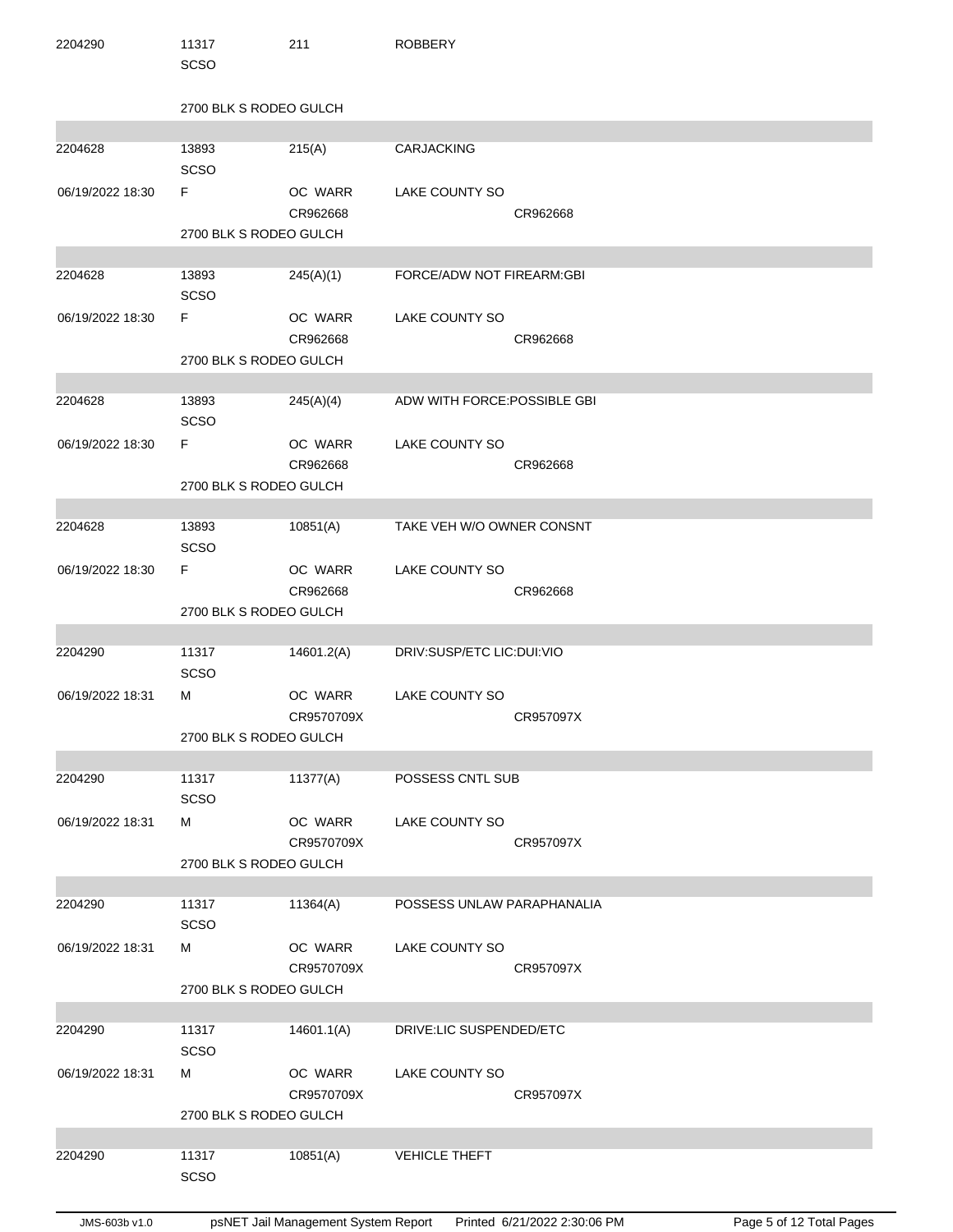| JMS-603b v1.0                             |                          |                                     | psNET Jail Management System Report Printed 6/21/2022 2:30:06 PM | Page 6 of 12 Total Pages                             |
|-------------------------------------------|--------------------------|-------------------------------------|------------------------------------------------------------------|------------------------------------------------------|
| 06/19/2022 21:32<br>BRO / BRO / 602 / 160 | <b>RELEASED</b>          | 07/14/1977<br><b>SANTA CRUZ, CA</b> | <b>WYNN, BEN TYLER</b><br>B-595531                               | 07/14/1977<br>W/M<br>44<br><b>BUILDING INSPECTOR</b> |
|                                           |                          |                                     |                                                                  |                                                      |
|                                           | <b>1ST AND WESTBROOK</b> |                                     |                                                                  |                                                      |
| 06/20/2022 01:19                          | <b>BOND</b>              |                                     |                                                                  |                                                      |
| 22S-03551                                 | 177<br><b>SCPD</b>       | 243(E)(1)                           | BAT:SPOUSE/EX SP/DATE/ETC                                        |                                                      |
| BLK / BRO / 506 / 150                     |                          | SANTA CLARA, CA                     |                                                                  |                                                      |
| 06/19/2022 21:12                          | <b>RELEASED</b>          | 04/02/1975                          | B-595530                                                         | 04/02/1975<br>47<br>A/M                              |
|                                           |                          |                                     |                                                                  |                                                      |
|                                           | 2700 BLK S RODEO GULCH   | 21CM02867                           | 21CM02867                                                        |                                                      |
| 06/19/2022 18:31                          | м                        | OC WARR                             | <b>BUTTE COUNTY SO</b>                                           |                                                      |
|                                           | <b>SCSO</b>              |                                     |                                                                  |                                                      |
| 2204290                                   | 11317                    | 853.7                               | FTA AFTER WRITTEN PROMISE                                        |                                                      |
|                                           |                          |                                     |                                                                  |                                                      |
|                                           | 2700 BLK S RODEO GULCH   | 21CM02867                           | 21CM02867                                                        |                                                      |
| 06/19/2022 18:31                          | м                        | OC WARR                             | <b>BUTTE COUNTY SO</b>                                           |                                                      |
|                                           | <b>SCSO</b>              |                                     |                                                                  |                                                      |
| 2204290                                   | 11317                    | 11364(A)                            | POSSESS UNLAW PARAPHANALIA                                       |                                                      |
|                                           |                          |                                     |                                                                  |                                                      |
|                                           | 2700 BLK S RODEO GULCH   | 21CM02867                           | 21CM02867                                                        |                                                      |
| 06/19/2022 18:31                          | м                        | OC WARR                             | <b>BUTTE COUNTY SO</b>                                           |                                                      |
|                                           | <b>SCSO</b>              |                                     |                                                                  |                                                      |
| 2204290                                   | 11317                    | 602(K)                              | <b>TRESPASS:INJURE PROPERTY</b>                                  |                                                      |
|                                           | 2700 BLK S RODEO GULCH   |                                     |                                                                  |                                                      |
|                                           |                          | 21CM02867                           | 21CM02867                                                        |                                                      |
| 06/19/2022 18:31                          | м                        | OC WARR                             | <b>BUTTE COUNTY SO</b>                                           |                                                      |
|                                           | <b>SCSO</b>              |                                     |                                                                  |                                                      |
| 2204290                                   | 11317                    | 853.7                               | FTA AFTER WRITTEN PROMISE                                        |                                                      |
|                                           | 2700 BLK S RODEO GULCH   |                                     |                                                                  |                                                      |
|                                           |                          | 21CM02867                           | 21CM02867                                                        |                                                      |
| 06/19/2022 18:31                          | м                        | OC WARR                             | <b>BUTTE COUNTY SO</b>                                           |                                                      |
| 2204290                                   | 11317<br><b>SCSO</b>     | 11364(A)                            | POSSESS UNLAW PARAPHANALIA                                       |                                                      |
|                                           |                          |                                     |                                                                  |                                                      |
|                                           | 2700 BLK S RODEO GULCH   |                                     |                                                                  |                                                      |
| 06/19/2022 18:31                          | м                        | OC WARR<br>CR953832                 | <b>CLEARLAKE POLICE DEPT</b><br>CR953832                         |                                                      |
|                                           | <b>SCSO</b>              |                                     |                                                                  |                                                      |
| 2204290                                   | 11317                    | 11364(A)                            | POSSESS UNLAW PARAPHANALIA                                       |                                                      |
|                                           |                          |                                     |                                                                  |                                                      |
|                                           | 2700 BLK S RODEO GULCH   | CR953832                            | CR953832                                                         |                                                      |
| 06/19/2022 18:31                          | м                        | OC WARR                             | <b>CLEARLAKE POLICE DEPT</b>                                     |                                                      |
|                                           | <b>SCSO</b>              |                                     |                                                                  |                                                      |
| 2204290                                   | 11317                    | 11377(A)                            | POSSESS CNTL SUB                                                 |                                                      |
|                                           | 2700 BLK S RODEO GULCH   |                                     |                                                                  |                                                      |
|                                           |                          | B2102968                            | B2102968                                                         |                                                      |
| 06/19/2022 18:31                          | F                        | OC WARR                             | <b>SUNNYVALE DPS</b>                                             |                                                      |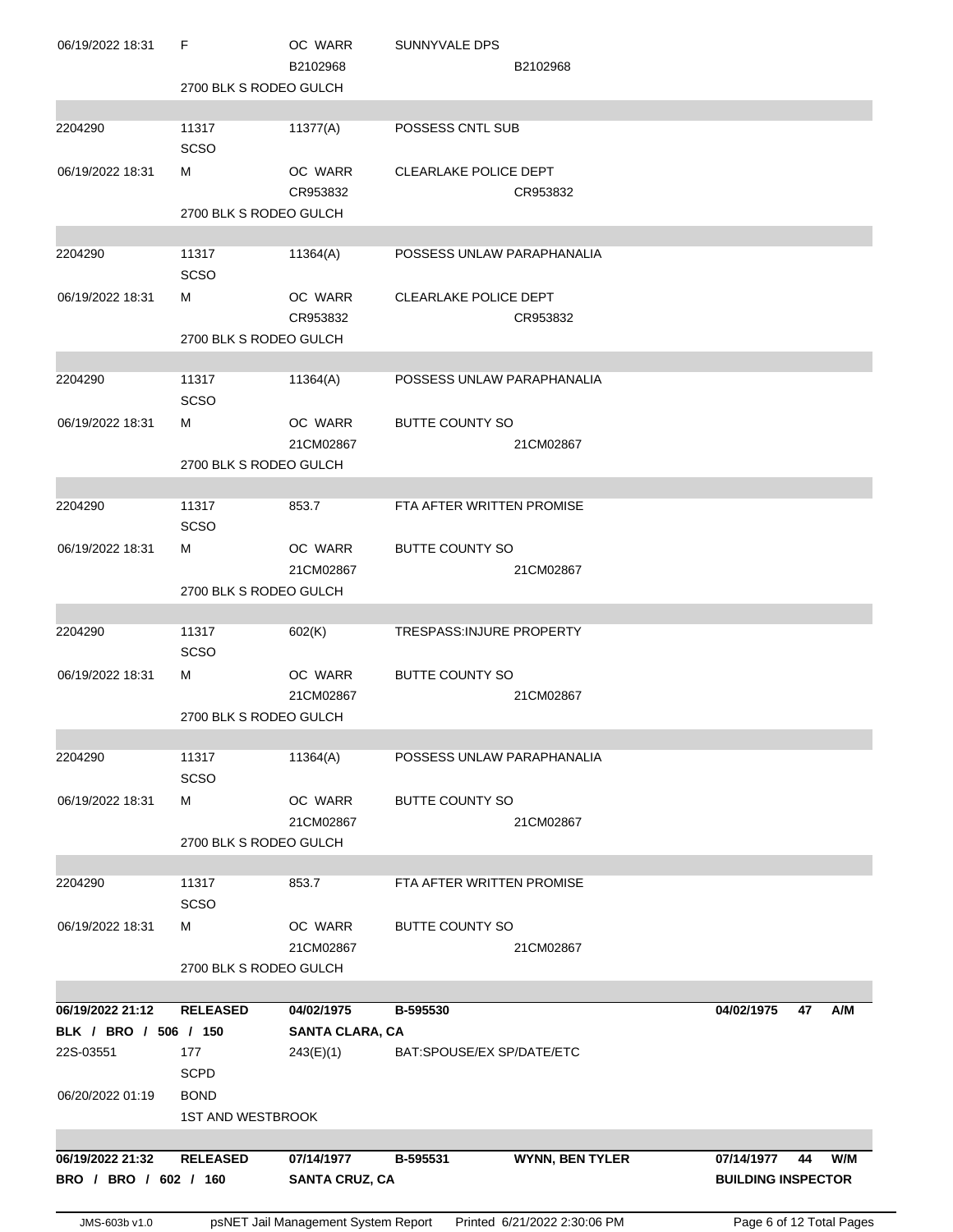| M084372022            | 22511<br><b>CHP</b>        |                                  | 23152(A)/23152(B)DUI:ALCOHOL |                                       |                           |    |     |
|-----------------------|----------------------------|----------------------------------|------------------------------|---------------------------------------|---------------------------|----|-----|
| 06/19/2022 18:14      | м                          |                                  | **NO PRIORS**                |                                       |                           |    |     |
| 06/20/2022 00:37      | <b>PTA</b>                 |                                  |                              |                                       |                           |    |     |
|                       |                            | EMPIRE GRADE AT CHINQUAPIN TRAIL |                              |                                       |                           |    |     |
|                       |                            |                                  |                              |                                       |                           |    |     |
| M084372022            | 22511                      | 20002(A)                         | HIT AND RUN: PROP DAMAGE     |                                       |                           |    |     |
|                       | CHP                        |                                  |                              |                                       |                           |    |     |
| 06/20/2022 00:37      | <b>PTA</b>                 |                                  |                              |                                       |                           |    |     |
|                       |                            | EMPIRE GRADE AT CHINQUAPIN TRAIL |                              |                                       |                           |    |     |
|                       |                            |                                  |                              |                                       |                           |    |     |
| 06/19/2022 22:22      | <b>RELEASED</b>            | 12/06/1999                       | B-595532                     | CARMONA, JENNIFER DANIELLA 12/06/1999 |                           | 22 | H/F |
| BRO / BRO / 503 / 150 |                            | <b>WATSONVILLE, CA</b>           |                              |                                       | <b>RECEPTIONIST</b>       |    |     |
| 22S-03556             | 176                        | 647(F)                           | DISORD CONDUCT: ALCOHOL      |                                       |                           |    |     |
|                       | <b>SCPD</b>                |                                  |                              |                                       |                           |    |     |
| 06/20/2022 01:05      | 849(B)2                    |                                  |                              |                                       |                           |    |     |
|                       | 1300 BLK SOQUEL AVE        |                                  |                              |                                       |                           |    |     |
|                       |                            |                                  |                              |                                       |                           |    |     |
| 06/19/2022 23:50      | <b>RELEASED</b>            | 12/18/1954                       | B-595533                     | <b>CARGILL, JOHN RUSSELL</b>          | 12/18/1954                | 67 | W/M |
| GRY / BLU / 510 / 215 |                            | <b>APTOS, CA</b>                 |                              |                                       |                           |    |     |
| 22V-00610             | 5100                       | 647(F)                           | DISORD CONDUCT: ALCOHOL      |                                       |                           |    |     |
|                       | <b>SVPD</b>                |                                  |                              |                                       |                           |    |     |
| 06/20/2022 08:59      | 849(B)2                    |                                  |                              |                                       |                           |    |     |
|                       | 200 BLK MT HERMON RD       |                                  |                              |                                       |                           |    |     |
|                       |                            |                                  |                              |                                       |                           |    |     |
| 06/20/2022 00:06      | <b>RELEASED</b>            | 06/28/1972                       | B-595534                     | <b>DEVILLERS, ANDREW DAVID</b>        | 06/28/1972                | 49 | W/M |
| BRO / BRO / 511 / 170 |                            | ATASCADERO, CA                   |                              |                                       | <b>GENERAL CONTRACTOR</b> |    |     |
| 22S-03557             | 138                        | 647(F)                           | DISORD CONDUCT: ALCOHOL      |                                       |                           |    |     |
|                       | <b>SCPD</b>                |                                  |                              |                                       |                           |    |     |
| 06/20/2022 04:18      | 849(B)2                    |                                  |                              |                                       |                           |    |     |
|                       | 100 BLK MAIN STREET        |                                  |                              |                                       |                           |    |     |
|                       |                            |                                  |                              |                                       |                           |    |     |
| 06/20/2022 01:00      | <b>RELEASED</b>            | 07/03/1986                       | B-595535                     | LOPEZRAMIREZ, HIPOLITO                | 07/03/1986                | 35 | H/M |
| BLK / BRO / 502 / 200 |                            | SUNNYVALE, CA                    |                              |                                       |                           |    |     |
| M084472022            | 22162                      | 23152(A)/23152(B)DUI:ALCOHOL     |                              |                                       |                           |    |     |
|                       | <b>CHP</b>                 |                                  |                              |                                       |                           |    |     |
| 06/20/2022 05:37      | <b>PTA</b>                 |                                  |                              |                                       |                           |    |     |
|                       | NB SR-17 JNO PASATIEMPO DR |                                  |                              |                                       |                           |    |     |
|                       |                            |                                  |                              |                                       |                           |    |     |
| 06/20/2022 01:36      | <b>RELEASED</b>            | 08/27/1997                       | B-595536                     | <b>ABREGO FABELA, CRISTHIAN</b>       | 08/27/1997                | 24 | H/M |
| BLK / BRO / 508 / 170 |                            | <b>WATSONVILLE, CA</b>           |                              |                                       |                           |    |     |
| 22S-03556             | 137                        | 23152(A)                         | DUI ALCOHOL                  |                                       |                           |    |     |
|                       | <b>SCPD</b>                |                                  |                              |                                       |                           |    |     |
| 06/20/2022 04:33      | <b>PTA</b>                 |                                  |                              |                                       |                           |    |     |
|                       | 1300 BLK SOQUEL AVE        |                                  |                              |                                       |                           |    |     |
|                       |                            |                                  |                              |                                       |                           |    |     |
| 22S-03556             | 137                        | 148(A)(1)                        | OBSTRUCT/ETC PUB OFCR/ETC    |                                       |                           |    |     |
|                       | <b>SCPD</b>                |                                  |                              |                                       |                           |    |     |
| 06/20/2022 04:33      | <b>PTA</b>                 |                                  |                              |                                       |                           |    |     |
|                       | 1300 BLK SOQUEL AVE        |                                  |                              |                                       |                           |    |     |
|                       |                            |                                  |                              |                                       |                           |    |     |
| 22S-03556             | 137                        | 20002(A)                         | HIT AND RUN: PROP DAMAGE     |                                       |                           |    |     |
|                       | <b>SCPD</b>                |                                  |                              |                                       |                           |    |     |
| 06/20/2022 04:33      | <b>PTA</b>                 |                                  |                              |                                       |                           |    |     |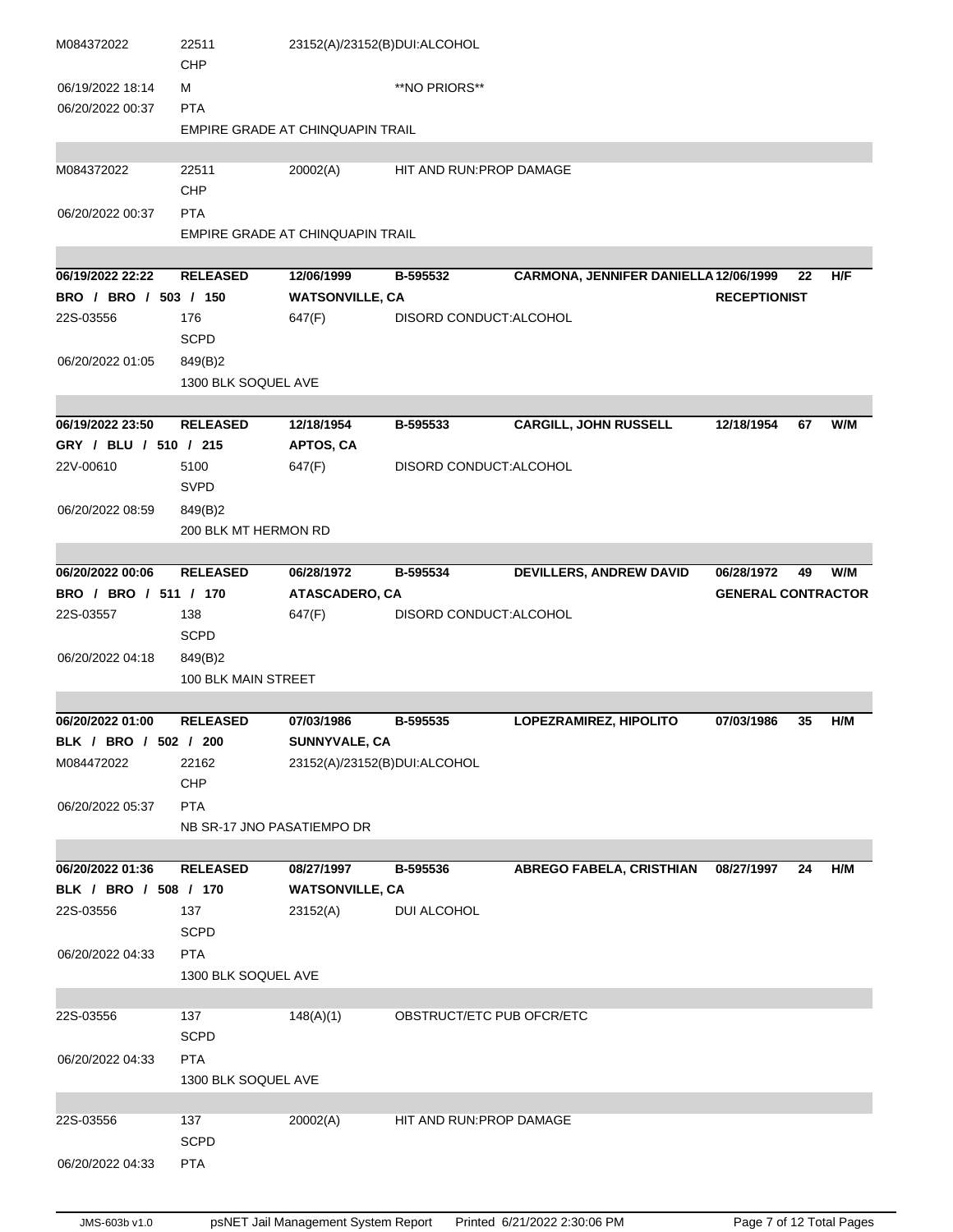| 06/20/2022 01:54<br>BLK / BRO / 509 / 250 | SCJMJFBUNKC0311/24/1990                              |                                 | B-595537                   | <b>CONTRERAS, OMAR</b> | 11/24/1990          | 31 | H/M |
|-------------------------------------------|------------------------------------------------------|---------------------------------|----------------------------|------------------------|---------------------|----|-----|
| F015572022                                | 21477<br>CHP                                         | <b>WATSONVILLE, CA</b><br>11378 | POSS CNTL SUB FOR SALE     |                        |                     |    |     |
|                                           | SR-129 X MAIN                                        |                                 |                            |                        |                     |    |     |
| F015572022                                | 21477                                                | 11379(A)                        | <b>TRANSP/ETC CNTL SUB</b> |                        |                     |    |     |
|                                           | CHP                                                  |                                 |                            |                        |                     |    |     |
|                                           | SR-129 X MAIN                                        |                                 |                            |                        |                     |    |     |
| F015572022                                | 21477                                                | 1203.2                          | PROB VIOL:REARREST/REVOKE  |                        |                     |    |     |
|                                           | CHP                                                  |                                 |                            |                        |                     |    |     |
|                                           | SR-129 X MAIN                                        |                                 |                            | 20CR02601              |                     |    |     |
|                                           |                                                      |                                 |                            |                        |                     |    |     |
| F015572022                                | 21477<br>CHP                                         | 1203.2                          | PROB VIOL:REARREST/REVOKE  |                        |                     |    |     |
|                                           | SR-129 X MAIN                                        |                                 |                            | 21CR04840              |                     |    |     |
|                                           |                                                      |                                 |                            |                        |                     |    |     |
| F015572022                                | 21477                                                | 1203.2 PROB                     | PROB VIOL:REARREST/        |                        |                     |    |     |
|                                           | CHP                                                  | VIOL:REA                        |                            |                        |                     |    |     |
|                                           |                                                      |                                 |                            | 22CR00109              |                     |    |     |
|                                           | SR-129 X MAIN                                        |                                 |                            |                        |                     |    |     |
| 06/20/2022 04:23                          | <b>RELEASED</b>                                      | 03/20/1995                      | B-595538                   | PACHECO, DIANA CECILIA | 03/20/1995          | 27 | H/F |
| BRO / BRO / 502 / 110                     |                                                      | <b>WATSONVILLE, CA</b>          |                            |                        | <b>FIELD WORKER</b> |    |     |
| 2204638                                   | 12698                                                | 594(A)(1)                       | VANDALISM: DEFACE PROPERTY |                        |                     |    |     |
|                                           | <b>SCSO</b>                                          |                                 |                            |                        |                     |    |     |
| 06/20/2022 10:59                          | <b>EMERGENCY</b><br>BAIL RELEA<br>200 BLK ROBERTA DR |                                 |                            |                        |                     |    |     |
|                                           |                                                      |                                 |                            |                        |                     |    |     |
| 06/20/2022 04:41                          | <b>RELEASED</b>                                      | 05/20/1990                      | B-595539                   |                        | 05/20/1990          | 32 | O/F |
| BLK / BRO / 505 / 238                     |                                                      | <b>DUBLIN, CA</b>               |                            |                        |                     |    |     |
| 22S-03559                                 | 176<br><b>SCPD</b>                                   | 243(E)(1)                       | BAT:SPOUSE/EX SP/DATE/ETC  |                        |                     |    |     |
| 06/20/2022 13:46                          | <b>BOND</b>                                          |                                 |                            |                        |                     |    |     |
|                                           | 1400 BLK OCEAN ST                                    |                                 |                            |                        |                     |    |     |
|                                           |                                                      |                                 |                            |                        |                     |    |     |
| 22S-03559                                 | 176                                                  | 166(A)(4)                       | CONTEMPT:DISOBEY CRT ORDR  |                        |                     |    |     |
|                                           | <b>SCPD</b>                                          |                                 |                            |                        |                     |    |     |
| 06/20/2022 13:46                          | <b>BOND</b>                                          |                                 |                            |                        |                     |    |     |
|                                           | 1400 BLK OCEAN ST                                    |                                 |                            |                        |                     |    |     |
| 06/20/2022 05:00                          | <b>RELEASED</b>                                      | 08/23/1991                      | B-595540                   | <b>MARQUEZ, EDWIN</b>  | 08/23/1991          | 30 | H/M |
| BLK / BRO / 508 / 175                     |                                                      | <b>SALINAS, CA</b>              |                            |                        | <b>TEACHER</b>      |    |     |
| M-0846-720-22                             | 22349                                                | 23152(A)/23152(B)DUI:ALCOHOL    |                            |                        |                     |    |     |
|                                           | CHP                                                  |                                 |                            |                        |                     |    |     |
| 06/20/2022 12:25                          | <b>PTA</b>                                           |                                 |                            |                        |                     |    |     |
|                                           | EL RANCHO DR X SR17                                  |                                 |                            |                        |                     |    |     |

1300 BLK SOQUEL AVE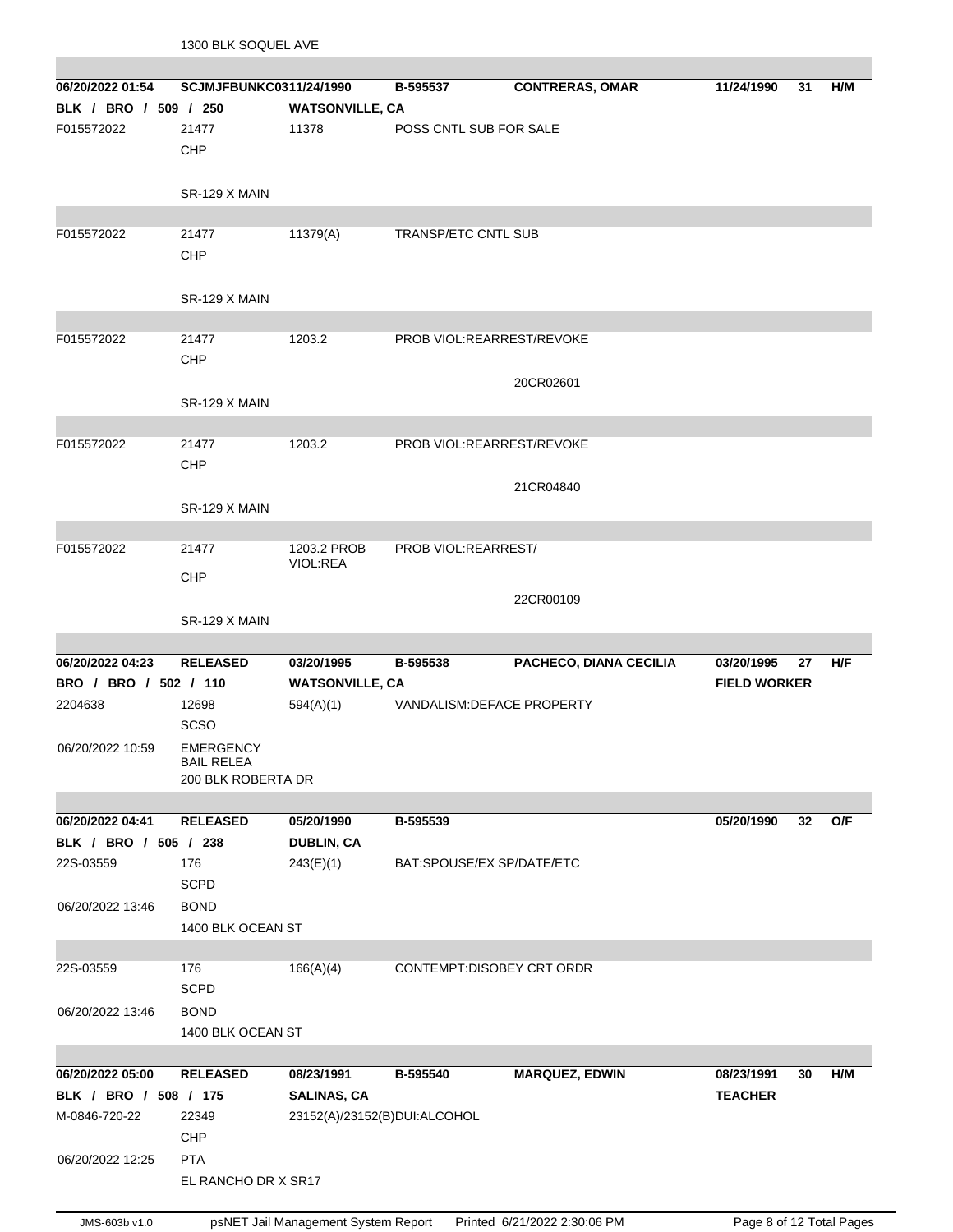| 06/20/2022 05:14      | <b>RELEASED</b>    | 02/16/1995             | B-595541                       |                                      | 02/16/1995<br>27<br>H/F                                |  |
|-----------------------|--------------------|------------------------|--------------------------------|--------------------------------------|--------------------------------------------------------|--|
| BLK / BRO / 502 / 218 |                    | <b>WATSONVILLE, CA</b> |                                |                                      | <b>HOUSEKEEPER</b>                                     |  |
| 2204637               | 14099              | 273.5(A)               | CORP INJ ON SPOUSE/COHAB       |                                      |                                                        |  |
|                       | <b>SCSO</b>        |                        |                                |                                      |                                                        |  |
| 06/20/2022 18:49      | <b>BOND</b>        |                        |                                |                                      |                                                        |  |
|                       | 1-100 BLK PARKWOOD |                        |                                |                                      |                                                        |  |
|                       |                    |                        |                                |                                      |                                                        |  |
| 06/20/2022 09:19      | <b>RELEASED</b>    | 12/11/1970             | B-595542                       | <b>GOMEZ, RAMIRO</b>                 | 12/11/1970<br>51<br>H/M                                |  |
| GRY / HAZ / 511 / 210 |                    | <b>WATSONVILLE, CA</b> |                                |                                      | <b>DISPATCHER</b>                                      |  |
| F-0194-701-22         | 015748             | 182(A)(1)              |                                | CONSPIRACY TO COMMIT CRIME           |                                                        |  |
|                       | <b>CHP</b>         |                        |                                |                                      |                                                        |  |
| 06/20/2022 08:58      | F.                 | OC WARR                |                                | CONTRA COSTA COUNTY SHERIFF          |                                                        |  |
| 06/21/2022 09:16      | OTH AGENCY         | 01-22-00809-1          |                                | 01-22-00809-1                        |                                                        |  |
|                       | CHP / SANTA CRUZ   |                        |                                |                                      |                                                        |  |
|                       |                    |                        |                                |                                      |                                                        |  |
| F-0194-701-22         | 015748             | 496(B)                 | DLR NOT DETERMIN OWNRSHIP      |                                      |                                                        |  |
|                       | <b>CHP</b>         |                        |                                |                                      |                                                        |  |
|                       |                    |                        |                                |                                      |                                                        |  |
| 06/20/2022 08:58      | F.                 | OC WARR                |                                | CONTRA COSTA COUNTY SHERIFF          |                                                        |  |
| 06/21/2022 09:16      | OTH AGENCY         | 01-22-00809-1          |                                | 01-22-00809-1                        |                                                        |  |
|                       | CHP / SANTA CRUZ   |                        |                                |                                      |                                                        |  |
|                       |                    | 65000                  | LOCAL ORDINANCE VIOL           |                                      |                                                        |  |
| F-0194-701-22         | 015748             |                        |                                |                                      |                                                        |  |
|                       | CHP                |                        |                                |                                      |                                                        |  |
| 06/20/2022 08:58      | F.                 | OC WARR                |                                | CONTRA COSTA COUNTY SHERIFF          |                                                        |  |
| 06/21/2022 09:16      | OTH AGENCY         | 01-22-00809-1          |                                | 01-22-00809-1                        |                                                        |  |
|                       | CHP / SANTA CRUZ   |                        |                                |                                      |                                                        |  |
|                       |                    |                        |                                |                                      |                                                        |  |
| 06/20/2022 09:50      | <b>RELEASED</b>    | 06/29/1973             | B-595544                       | <b>ARROYO, SILVIA</b>                | H/F<br>06/29/1973<br>48<br><b>STERILE PROCESS TECH</b> |  |
| BRO / BRO / 507 / 170 |                    | <b>WATSONVILLE, CA</b> |                                |                                      |                                                        |  |
| F-0194-701-22         | 15748              | 496(B)                 | DLR/ETC: UNDTRM OWN: STL PR    |                                      |                                                        |  |
|                       | <b>CHP</b>         |                        |                                |                                      |                                                        |  |
| 06/20/2022 09:51      | F.                 | OC WARR                | CONTRA COSTA CO SHERIFF        |                                      |                                                        |  |
| 06/21/2022 09:19      | OTH AGENCY         | 01-22-00814-1          |                                | 01-22-00814                          |                                                        |  |
|                       | 200 BLK UNION ST   |                        |                                |                                      |                                                        |  |
|                       |                    |                        |                                |                                      |                                                        |  |
| F-0194-701-22         | 15748              | 182(A)(1)              | <b>CONSPIRACY:COMMIT CRIME</b> |                                      |                                                        |  |
|                       | <b>CHP</b>         |                        |                                |                                      |                                                        |  |
| 06/20/2022 09:51      | F.                 | OC WARR                | CONTRA COSTA CO SHERIFF        |                                      |                                                        |  |
| 06/21/2022 09:19      | OTH AGENCY         | 01-22-00814-1          |                                | 01-22-00814                          |                                                        |  |
|                       | 200 BLK UNION ST   |                        |                                |                                      |                                                        |  |
|                       |                    |                        |                                |                                      |                                                        |  |
| F-0194-701-22         | 15748              | 65000                  | LOCAL ORDINANCE VIOL           |                                      |                                                        |  |
|                       | <b>CHP</b>         |                        |                                |                                      |                                                        |  |
| 06/20/2022 09:51      | F.                 | OC WARR                | CONTRA COSTA CO SHERIFF        |                                      |                                                        |  |
| 06/21/2022 09:19      | OTH AGENCY         | 01-22-00814-1          |                                | 01-22-00814                          |                                                        |  |
|                       | 200 BLK UNION ST   |                        |                                |                                      |                                                        |  |
|                       |                    |                        |                                |                                      |                                                        |  |
| 06/20/2022 10:37      | <b>RELEASED</b>    | 05/14/1993             | B-595546                       | BOLDEN, LEMONTRE MARQUISE 05/14/1993 | B/M<br>29                                              |  |
| BRO / BRO / 510 / 153 |                    | <b>SANTA CRUZ, CA</b>  |                                |                                      | <b>CONTRACTOR</b>                                      |  |
| <b>REMAND</b>         | 13635              | 273.5(A)               | INF CORP INJ:SPOUSE/COHAB      |                                      |                                                        |  |
|                       | <b>SCSO</b>        |                        |                                |                                      |                                                        |  |
| 06/20/2022 09:45      | F.                 |                        |                                | PC667(A)(1), PC667(B), PC1203(E)(4)  |                                                        |  |
| 06/20/2022 21:57      | <b>BAIL-OR</b>     |                        |                                | 22CR02388                            |                                                        |  |
|                       |                    |                        |                                |                                      |                                                        |  |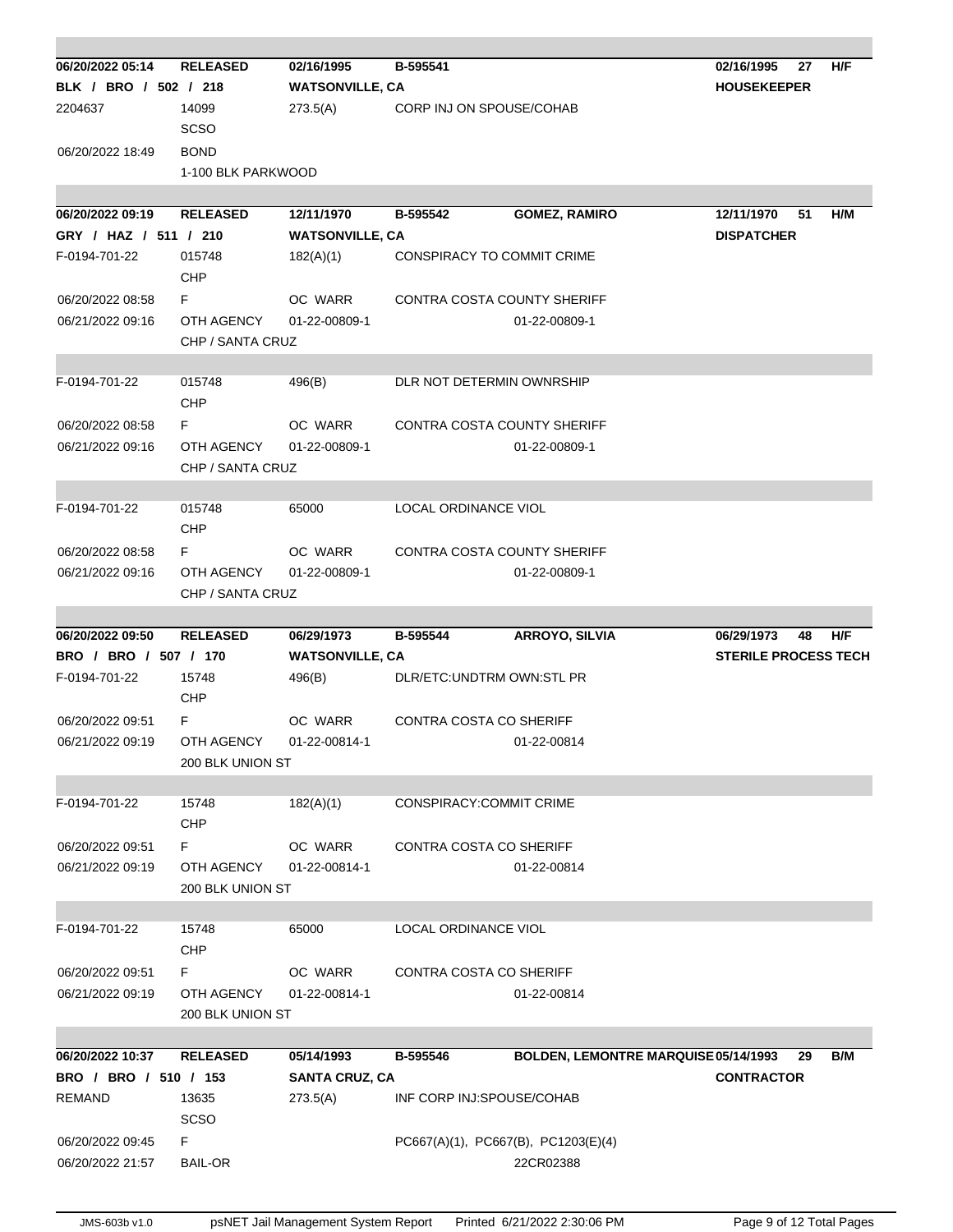|                                           | DEPT <sub>4</sub>                   |                                     |                                                                                |
|-------------------------------------------|-------------------------------------|-------------------------------------|--------------------------------------------------------------------------------|
| <b>REMAND</b>                             | 13635                               | 245(A)(4)                           | ADW WITH FORCE: POSSIBLE GBI                                                   |
|                                           | SCSO                                |                                     |                                                                                |
| 06/20/2022 09:45<br>06/20/2022 21:57      | F<br><b>BAIL-OR</b>                 |                                     | PC667(A)(1), PC667(B), PC1203(E)(4)<br>22CR02388                               |
|                                           | DEPT <sub>4</sub>                   |                                     |                                                                                |
|                                           |                                     |                                     |                                                                                |
| <b>REMAND</b>                             | 13635<br>SCSO                       | 236                                 | <b>FALSE IMPRISONMENT</b>                                                      |
| 06/20/2022 09:45                          | м                                   |                                     | PC667(A)(1), PC667(B), PC1203(E)(4)                                            |
| 06/20/2022 21:57                          | <b>BAIL-OR</b>                      |                                     | 22CR02388                                                                      |
|                                           | DEPT <sub>4</sub>                   |                                     |                                                                                |
| <b>REMAND</b>                             | 13635                               | 136.1(A)(2)                         | ATT PRVNT/DISUADE VIC/WIT                                                      |
|                                           | SCSO                                |                                     |                                                                                |
| 06/20/2022 09:45<br>06/20/2022 21:57      | F<br><b>BAIL-OR</b>                 |                                     | PC667(A)(1), PC667(B), PC1203(E)(4)<br>22CR02388                               |
|                                           | DEPT <sub>4</sub>                   |                                     |                                                                                |
| <b>REMAND</b>                             | 13635                               | 14601.1(A)                          | DRIVE:LIC SUSPENDED/ETC                                                        |
|                                           | SCSO                                |                                     |                                                                                |
| 06/20/2022 21:57                          | <b>BAIL-OR</b>                      |                                     | 18CR00880                                                                      |
|                                           | DEPT <sub>4</sub>                   |                                     |                                                                                |
| REMAND                                    | 13635                               | 23123(A)                            | USE CELLPH W/DRIV W/O HFD                                                      |
|                                           | SCSO                                |                                     |                                                                                |
| 06/20/2022 21:57                          | <b>BAIL-OR</b><br>DEPT <sub>4</sub> |                                     | 18CR00880                                                                      |
|                                           |                                     |                                     |                                                                                |
| REMAND                                    | 13635<br>SCSO                       | 40508(A)                            | <b>FAIL T/APPEAR: WRIT PROMIS</b>                                              |
| 06/20/2022 21:57                          | <b>BAIL-OR</b>                      |                                     | 18CR00880                                                                      |
|                                           | DEPT <sub>4</sub>                   |                                     |                                                                                |
| <b>REMAND</b>                             | 13635                               | 14601.1(A)                          | DRIVE:LIC SUSPENDED/ETC                                                        |
|                                           | SCSO                                |                                     |                                                                                |
| 06/20/2022 21:57                          | <b>BAIL-OR</b>                      |                                     | 20CR03304                                                                      |
|                                           | DEPT <sub>4</sub>                   |                                     |                                                                                |
| <b>REMAND</b>                             | 13635                               | 11377                               | POSSESSION OF MOST COMMON DRUGS                                                |
| 06/20/2022 21:57                          | SCSO<br><b>BAIL-OR</b>              |                                     | 22CR01979                                                                      |
|                                           | DEPT <sub>4</sub>                   |                                     |                                                                                |
|                                           |                                     |                                     |                                                                                |
| 06/20/2022 13:56<br>BRO / HAZ / 510 / 175 | <b>RELEASED</b>                     | 09/12/1997<br><b>WILDOMAR, CA</b>   | <b>VIRAG, AUSTIN</b><br>W/M<br>B-595551<br>09/12/1997<br>24<br><b>PACKAGER</b> |
| 22S-03566                                 | 191                                 | 647(F)                              | DISORD CONDUCT: ALCOHOL                                                        |
|                                           | <b>SCPD</b>                         |                                     |                                                                                |
| 06/21/2022 01:57                          | 849(B)2<br>700 BLK OCEAN ST         |                                     |                                                                                |
|                                           |                                     |                                     |                                                                                |
| 06/20/2022 14:31<br>BLK / BRO / 510 / 165 | SCJMJO51                            | 09/27/1992<br><b>SANTA CRUZ, CA</b> | B-595552<br><b>LANGSTON, JEREMEIAH</b><br>B/M<br>09/27/1992<br>29              |
| 22S-03567                                 | 196                                 | 647.6(A)(1)                         | ANNOY/MOL VICT UNDER 18                                                        |
|                                           |                                     |                                     |                                                                                |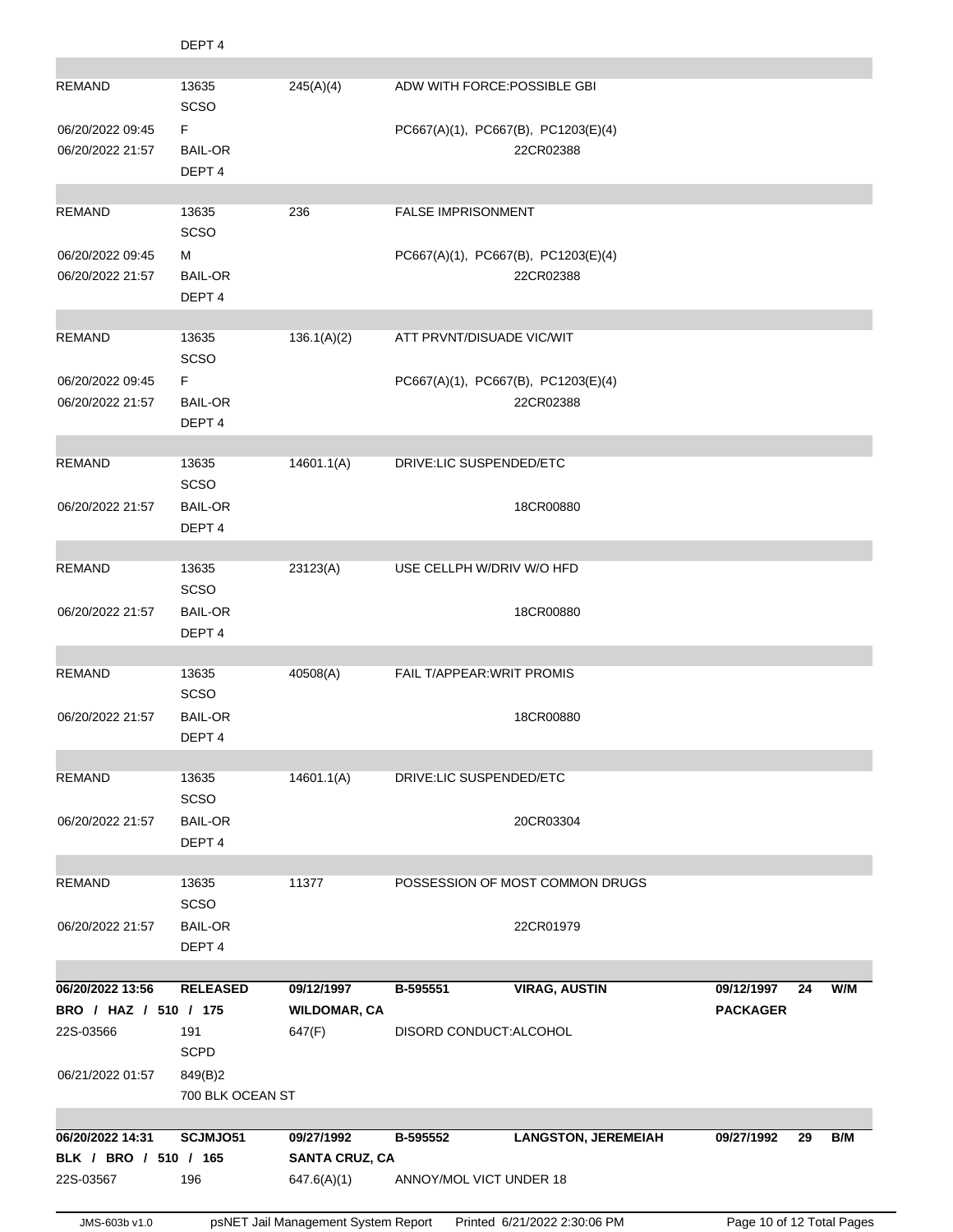|                                           | SCPD                      |                                         |                                    |                                     |            |    |     |
|-------------------------------------------|---------------------------|-----------------------------------------|------------------------------------|-------------------------------------|------------|----|-----|
| 06/20/2022 12:35                          | F                         |                                         | <b>BAIL INCREASE</b>               |                                     |            |    |     |
|                                           |                           |                                         | <b>BAIL INCREASE</b>               |                                     |            |    |     |
|                                           | 100 BLK WEST CLIFF DR     |                                         |                                    |                                     |            |    |     |
|                                           |                           |                                         |                                    |                                     |            |    |     |
| 06/20/2022 16:10                          | SCJMJIHOLD213 01/26/1995  |                                         | B-595554                           | <b>CORNELL, DEREK ERNEST</b>        | 01/26/1995 | 27 | W/M |
| BRO / GRN / 502 / 190                     |                           | <b>FRESNO, CA</b>                       |                                    |                                     |            |    |     |
| 22S-03568                                 | 145                       | 647(F)                                  | DISORD CONDUCT: ALCOHOL            |                                     |            |    |     |
|                                           | <b>SCPD</b>               |                                         |                                    |                                     |            |    |     |
|                                           |                           |                                         |                                    |                                     |            |    |     |
|                                           | 600 BLK PACIFIC AVE       |                                         |                                    |                                     |            |    |     |
|                                           |                           |                                         |                                    |                                     |            |    |     |
| 06/20/2022 18:45<br>BLK / BRO / 510 / 204 | SCJMJIHOLD214 09/29/1971  |                                         | B-595555                           | BARCELLO GUERRERO, BENY 09/29/1971  |            | 50 | H/M |
| 22W-02158                                 | 387                       | <b>WATSONVILLE, CA</b><br>166(C)(1)     | CONTEMPT: VIOL PROTECT ORD         |                                     |            |    |     |
|                                           | <b>WPD</b>                |                                         |                                    |                                     |            |    |     |
|                                           |                           |                                         |                                    |                                     |            |    |     |
|                                           |                           | SOUTH GREEN VALLEY ROAD AND MAIN STREET |                                    |                                     |            |    |     |
|                                           |                           |                                         |                                    |                                     |            |    |     |
| 22W-02158                                 | 387                       | 1203.2(A)                               | PROB VIOL: REAREST/REVOKE          |                                     |            |    |     |
|                                           | <b>WPD</b>                |                                         |                                    |                                     |            |    |     |
|                                           |                           |                                         |                                    | 22CR01151                           |            |    |     |
|                                           |                           | SOUTH GREEN VALLEY ROAD AND MAIN STREET |                                    |                                     |            |    |     |
|                                           |                           |                                         |                                    |                                     |            |    |     |
| 06/20/2022 19:11                          | SCJMJIHOLD211 06/16/1975  |                                         | B-595556                           | <b>REICHARDT, DAMON</b>             | 06/16/1975 | 47 | W/M |
| BRO / GRN / 604 / 210                     |                           | <b>SANTA CRUZ, CA</b>                   |                                    |                                     |            |    |     |
| 22S-03574                                 | 137                       | 166(A)(4)                               | CONTEMPT:DISOBEY CRT ORDR          |                                     |            |    |     |
|                                           | <b>SCPD</b>               |                                         |                                    |                                     |            |    |     |
|                                           |                           |                                         |                                    |                                     |            |    |     |
|                                           | 800 BLK CENTER ST         |                                         |                                    |                                     |            |    |     |
|                                           |                           |                                         |                                    |                                     |            |    |     |
| 22S-03574                                 | 137                       | 422                                     | <b>THRTN CRIME: INT: TERRORIZE</b> |                                     |            |    |     |
|                                           | <b>SCPD</b>               |                                         |                                    |                                     |            |    |     |
| 06/20/2022 18:15                          | F                         | OR REV                                  | OR REVOCATION, 1192.7(C) PC        |                                     |            |    |     |
|                                           |                           |                                         |                                    | 22CR01483                           |            |    |     |
|                                           | 800 BLK CENTER ST         |                                         |                                    |                                     |            |    |     |
| 06/20/2022 21:15                          | <b>RELEASED</b>           | 09/30/1986                              | B-595557                           | GOMEZ FIGUEROA, GILBERTO 09/30/1986 |            | 35 | H/M |
| BLK / BRO / 510 / 300                     |                           | HAYWARD, CA                             |                                    |                                     |            |    |     |
| 22S-03569                                 | 193                       | 20002                                   | HIT AND RUN                        |                                     |            |    |     |
|                                           | <b>SCPD</b>               |                                         |                                    |                                     |            |    |     |
| 06/21/2022 14:11                          | <b>PTA</b>                |                                         |                                    |                                     |            |    |     |
|                                           | W. CLIFF DR. AT SWIFT ST  |                                         |                                    |                                     |            |    |     |
|                                           |                           |                                         |                                    |                                     |            |    |     |
| 22S-03569                                 | 193                       | 647(F)                                  | DISORD CONDUCT: ALCOHOL            |                                     |            |    |     |
|                                           | <b>SCPD</b>               |                                         |                                    |                                     |            |    |     |
| 06/21/2022 14:11                          | <b>PTA</b>                |                                         |                                    |                                     |            |    |     |
|                                           | W. CLIFF DR. AT SWIFT ST  |                                         |                                    |                                     |            |    |     |
|                                           |                           |                                         |                                    |                                     |            |    |     |
| 22S-03570                                 | 193                       | 20002                                   | HIT AND RUN                        |                                     |            |    |     |
|                                           | <b>SCPD</b>               |                                         |                                    |                                     |            |    |     |
| 06/21/2022 14:11                          | <b>PTA</b>                |                                         |                                    |                                     |            |    |     |
|                                           | W. CLIFF DR. AT SWIFT ST. |                                         |                                    |                                     |            |    |     |
|                                           |                           |                                         |                                    |                                     |            |    |     |